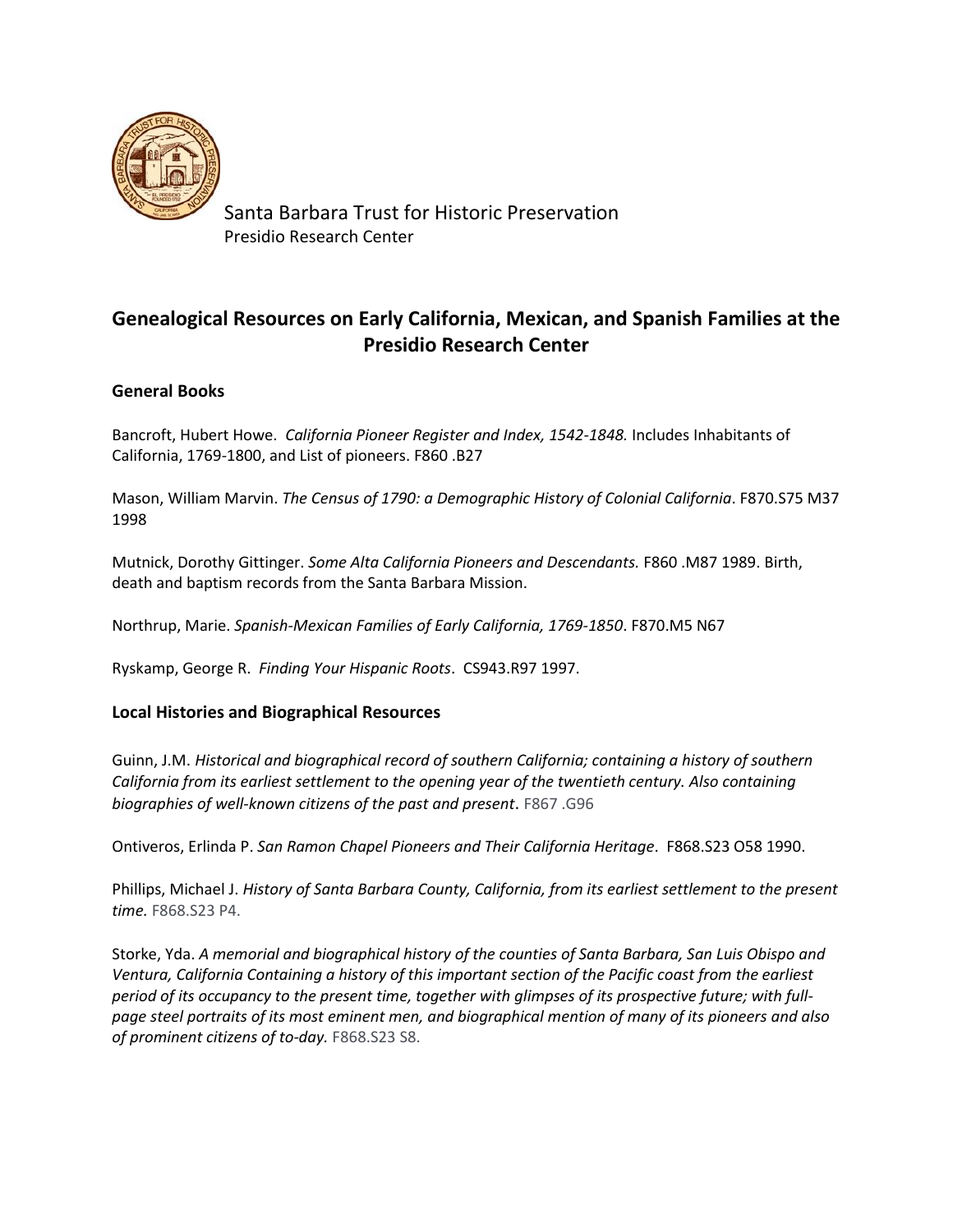## **Family Histories**

#### *In addition to the books below, try searching for a surname in the online catalog or the vertical files.*

Smith, Robert E. *Family History of Robert E. Smith*. CS271.S65 1999.

Stevens, Meredith. *The House of Olivas*. CS71.O54 1995.

Strain, Ethel Hollister. *The Ancestors and Descendants of Albert G. Hollister*. CS71.H7425 1970

Villa, Margarita Delbrook*. Footprints of the Past: Family Memories of Leroy W. and Margarita D. Villa.*

Wilkes, Patricia Velasco. *Our California ancestors: Alamos.* F1391.A4 W55 1997

Wilson, Barbara Juarez*. From Mission to Majesty: A Genealogy & History of Early California and Royal European Ancestors*. CS71.J896 1983.

#### **Historic Document Collections**

Temple, Thomas Workman. *The Founding Documents of Los Angeles: a Bilingual Edition*. F869.L857 F68 2004. Includes: Soldiers and settlers of the expedition of 1781.

*Archivo Histórico de Baja California Sur Pablo L. Martínez: Catálogo, Ramo I, La colonia, 1744-1821.* CD3675.B34 C67. Lists historic documents related to colonial California.

*Hojas de Servicios de America*. Catalogo XXII del Archivo de Simancas. CD 1869.A55 1958. Search by name for military records.

#### **Periodicals and Articles**

*Ancestors West* (Santa Barbara County Genealogy Society) *Antepasados* (irregular publication of Los Californianos) Newsletter of Los Descendientes de Santa Barbara *Noticias para Los Californianos*

To search names in the Noticias, go to:<http://www.loscalifornianos.org/noticias%20index.html> *El Mensaje* (Los Pobladores 200)

*The Quarterly* (Historical Society of Southern California), Volumes 15, 18, 41-43, 54. Includes prestatehood lists (called padrones) of Spanish, Mexican, and Indian residents. Especially helpful are the Los Angeles censuses of 1790, 1836, and 1844.

#### **Vertical Files**

- **People files**—biographical clippings files on individual Santa Barbara County residents
- **Pedigree charts of Presidio descendants**—The Research Center houses a number of completed family pedigree charts.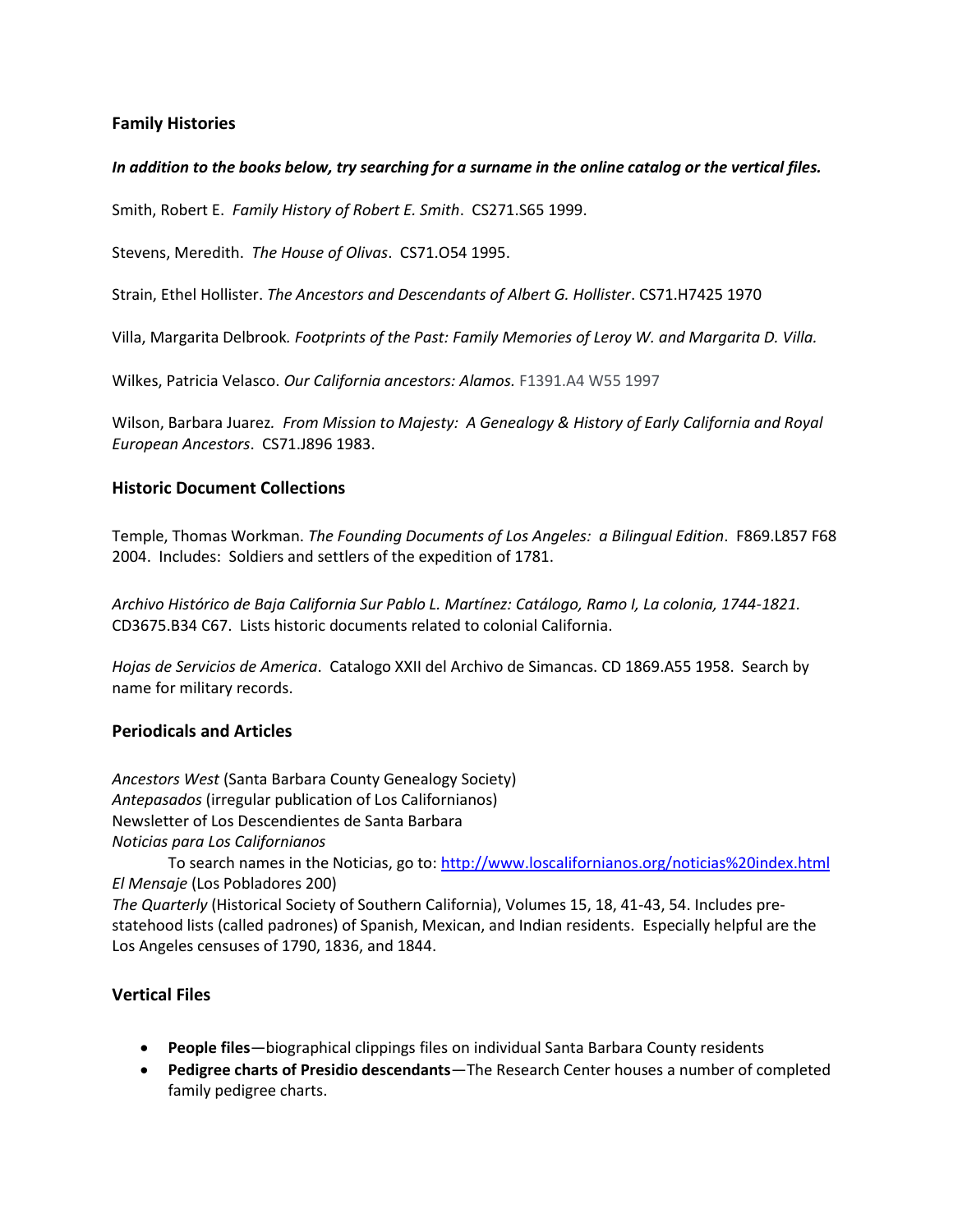- *A Facsimile of the 1816 Census of the Pueblo of Los Angeles*
- Temple, Thomas Workman. *Sources for Tracing Spanish-American Pedigrees in the Southwestern United States, Part II, California and Arizona*. 13 p. 1969. Vertical file—Genealogy

### **Manuscript Collections**

#### **Descendants and Genealogy Committee, Santa Barbara Trust for Historic Preservation**

**Margarita Villa Papers**—pedigree charts, biographical clippings, military records on many Santa Barbara families

**Richard Whitehead Papers**—compilations of 1880 Santa Barbara census records, padrones, presidio soldier service records, copies of original documents from Spanish and Mexican archives.

#### **Online Resources**

#### **Family Search, Family History Library** [www.familysearch.org](http://www.familysearch.org/)

Search genealogical and historical records of all types. Free.

Spanish Genealogical research help: [https://familysearch.org/learn/wiki/en/Spain\\_Genealogy](https://familysearch.org/learn/wiki/en/Spain_Genealogy) Baja California Civil Records research help: https://familysearch.org/learn/wiki/en/Mexico, State of Baja California and Baja California Sur\_Civil\_Registration (FamilySearch\_Historical\_Records) Mexican Military Records guide: [https://familysearch.org/learn/wiki/en/Mexico\\_Military\\_Records](https://familysearch.org/learn/wiki/en/Mexico_Military_Records) Spain Military Records guide[: https://familysearch.org/learn/wiki/en/Spain\\_Military\\_Records](https://familysearch.org/learn/wiki/en/Spain_Military_Records)

#### **Ancestry.com** [www.ancestry.com.](http://www.ancestry.com/)

Search genealogical and historical records of all types. Requires paid subscription.

#### **Early California Population Project at the Huntington Library**

[www.huntington.org/Information/ECPPmain.htm](http://www.huntington.org/Information/ECPPmain.htm)

Database of the baptism, marriage, and burial records of each of the California missions, providing information on the Indians, soldiers, and settlers of Alta California from 1769 – 1850.

#### **Los Californianos:**<http://www.loscalifornianos.org/index.html>

*Los Californianos* was organized by the descendants of the early Hispanic settlers of California to preserve the Hispanic heritage of Alta California (history, music, culture, infrastructure, etc.) and to help other descendants compile their Hispanic genealogy.—From the website.

#### **Documentary Relations of the Southwest**

Master Fil[e http://uair.library.arizona.edu/item/200-](http://uair.library.arizona.edu/item/200)-guide to several collections of Spanish colonial documents, usually on microfilm. Detailed summaries and translations of the documents are included.

Biofil[e http://uair.library.arizona.edu/item/68386](http://uair.library.arizona.edu/item/68386) --alphabetical listing of 19,684 persons living in the greater Southwest during the Spanish colonial period who appear with frequency in the historical record.